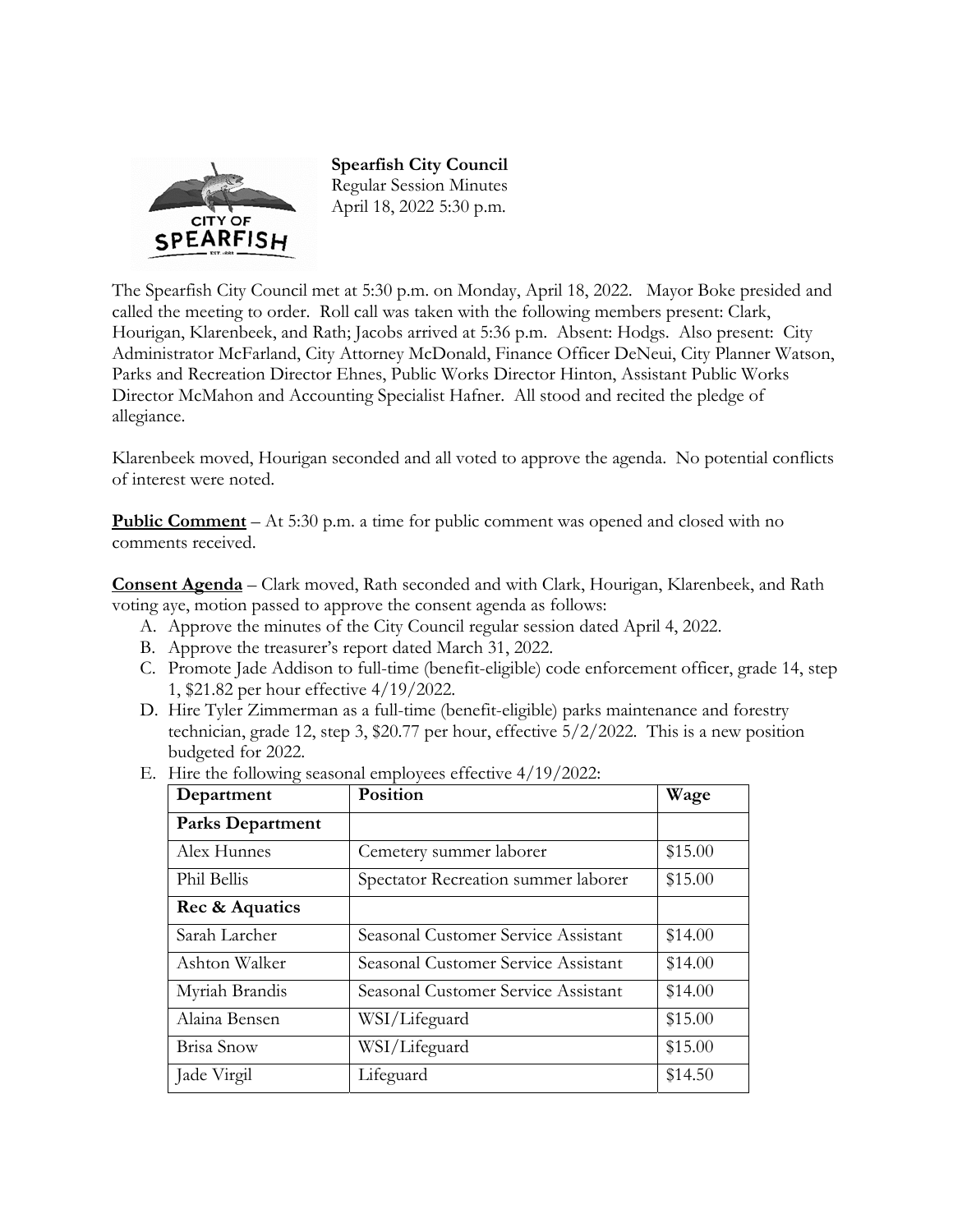| Shelby Thurlow            | Lifeguard                           | \$14.75 |
|---------------------------|-------------------------------------|---------|
| Jaci Mollman              | WSI/Lifeguard                       | \$15.75 |
| Justine Mitchell          | WSI/Lifeguard                       | \$15.25 |
| Isabella Luebken          | WSI/Lifeguard                       | \$15.00 |
| Brianna Tudor             | Seasonal Customer Service Assistant | \$14.00 |
| Elinor Damberg            | Lifeguard                           | \$14.50 |
| Kadence Truex             | WSI/Lifeguard                       | \$15.00 |
| Ava Citrowske             | WSI/Lifeguard                       | \$15.00 |
| <b>Public Works Dept.</b> |                                     |         |
| David Feiler              | Streets summer laborer              | \$15.00 |

### **Items from Visitors**

**Proclamation** – Mayor Boke proclaimed April 29, 2022 as Arbor Day in the City of Spearfish.

**Proclamation** – Mayor Boke proclaimed May 1-7, 2022 as National Travel and Tourism Week in the City of Spearfish.

Council member Jacobs joined the meeting.

#### **Other Items**

**License** – A public hearing was opened at 5:40 p.m. to consider an application from Kelly Myers with The Matthews Opera House & Arts Center for a special malt beverage license for the Spearfish Festival in the Park on July 15, 16, & 17, 2022 at the City Park. No oral or written comments were received and the hearing was closed. Clark moved, Hourigan seconded and all voted to approve the application.

**License** – A public hearing was opened at 5:41 p.m. to consider an application from David Stewart to transfer a retail (on-off sale) malt beverage and a retail (on-off sale) wine license to Uncle Louie's Diner, Inc. located at 447 N Main Street. No oral or written comments were received and the hearing was closed. Klarenbeek moved, Jacobs seconded and all voted to approve the application.

**Bid Award** – Rath moved, Klarenbeek seconded and with Clark, Hourigan, Jacobs, Klarenbeek and Rath voting aye, motion passed to award the lowest responsive and responsible bid for the Sky Ridge Sports Complex Maintenance Building Project to S&S Builders, LLC for a total amount of \$810,509.95 to include base bid and alternate #1.

**Variance** – Following discussions, Klarenbeek moved, Clark seconded and all voted to deny the request for a variance from Chapter 15A of the City Code which requires that before a property can be granted a final plat, that all water/sewer and public street improvements must exist to serve the property at Tract P of the Spearfish Prairie Addition.

**Resolution 2022-12** – Clark moved, Hourigan seconded and all voted to adopt Resolution 2022-12 as follows: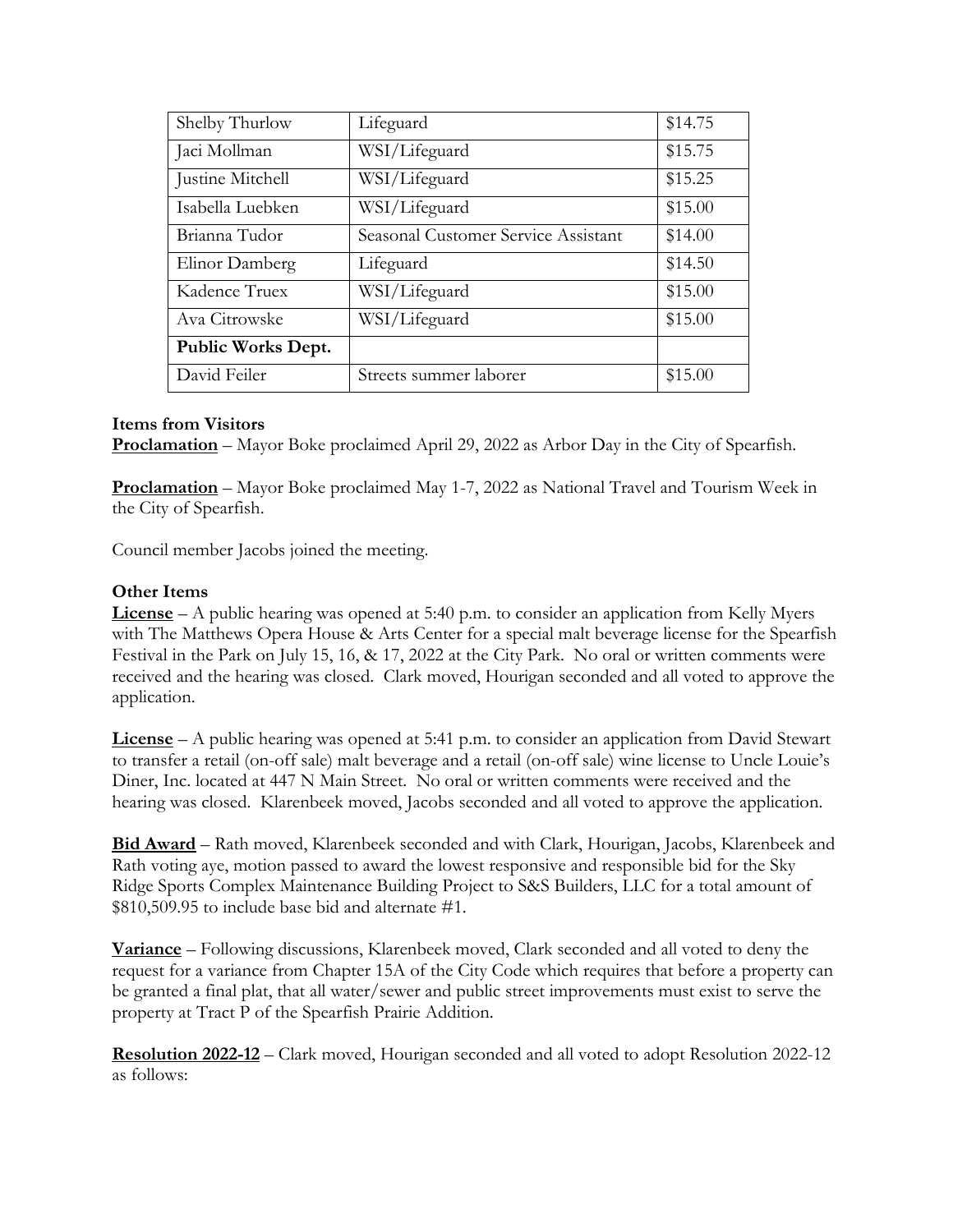#### **RESOLUTION NO. 2022-12**

### **A RESOLUTION OF ANNEXATION TO EXTEND THE BOUNDARIES OF THE CITY OF SPEARFISH, SOUTH DAKOTA, BY ANNEXING LANDS MORE SPECIFICALLY DESCRIBED HEREIN:**

WHEREAS, Resolution 1999-26 contained a typographical error in the legal description pertaining to one of the parcels annexed into the False Bottom Addition.

WHEREAS, the City of Spearfish fully complied with all statutory requirements of SDCL Chapter 9-4 required for annexation and precedent to Resolution 1999-26.

NOW, THEREFORE BE IT RESOLVED by the Common Council of the City of Spearfish, Lawrence County, South Dakota, that the legal description of Resolution 1999-26 is hereby corrected to the description below and all other descriptions of Resolution 1999-26 remaining the same the following described territory shall be incorporated into the False Bottom Creek Addition to the City of Spearfish, and the same is hereby annexed, to-wit:

NW1/4SE1/4NE1/4 excluding Lot 1 of Voorhees Subdivision 1, Section 19, T6N, R3E, BHM, City of Spearfish, Lawrence County, South Dakota.

Dated this 18th day of April, 2022 CITY OF SPEARFISH

ATTEST: By:

Michelle DeNeui, Finance Officer (SEAL) Dana Boke, Mayor

\_\_\_\_\_\_\_\_\_\_\_\_\_\_\_\_\_\_\_\_\_\_\_\_\_\_\_\_\_ \_\_\_\_\_\_\_\_\_\_\_\_\_\_\_\_\_\_\_\_\_\_\_\_\_\_

Adopted: April 18, 2022 Published: April 23, 2022 Effective: May 13, 2022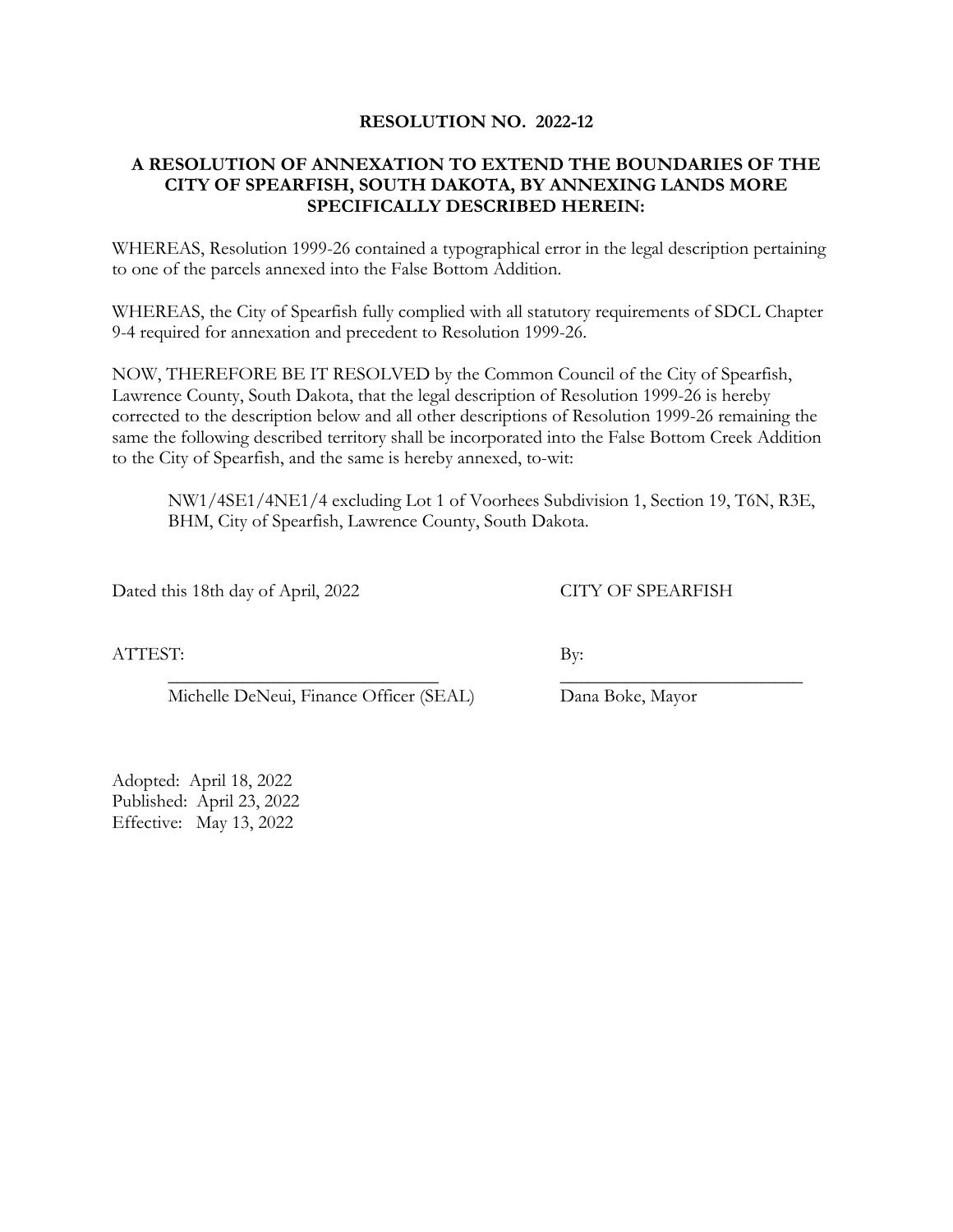## EXHIBIT A

## City of Spearfish Resolution 2022-12

Dashed Line = Location of NW1/4SE1/4NE1/4 excluding Lot 1 of Voorhees Subdivision 1, Section 19, T6N, R3E, BHM, City of Spearfish, Lawrence County, South Dakota.



**Grant** – Jacobs moved, Rath seconded and all voted to accept the State Planning and Research (SPR) grant for a Transportation Planning Study from the State of South Dakota. Additionally, Klarenbeek moved, Rath seconded and all voted to authorize the mayor and appropriate city staff to sign all documents necessary to secure and finalize the SPR grant for the study.

**Hire** – Clark moved, Jacobs seconded and with Clark, Hourigan, Jacobs, Klarenbeek, and Rath voting aye, motion passed to hire B. Scott Deaver as a full-time (benefit-eligible) interim fire chief, grade 23, step 4, \$88,420.80 annual salary/exempt, effective 4/19/2022.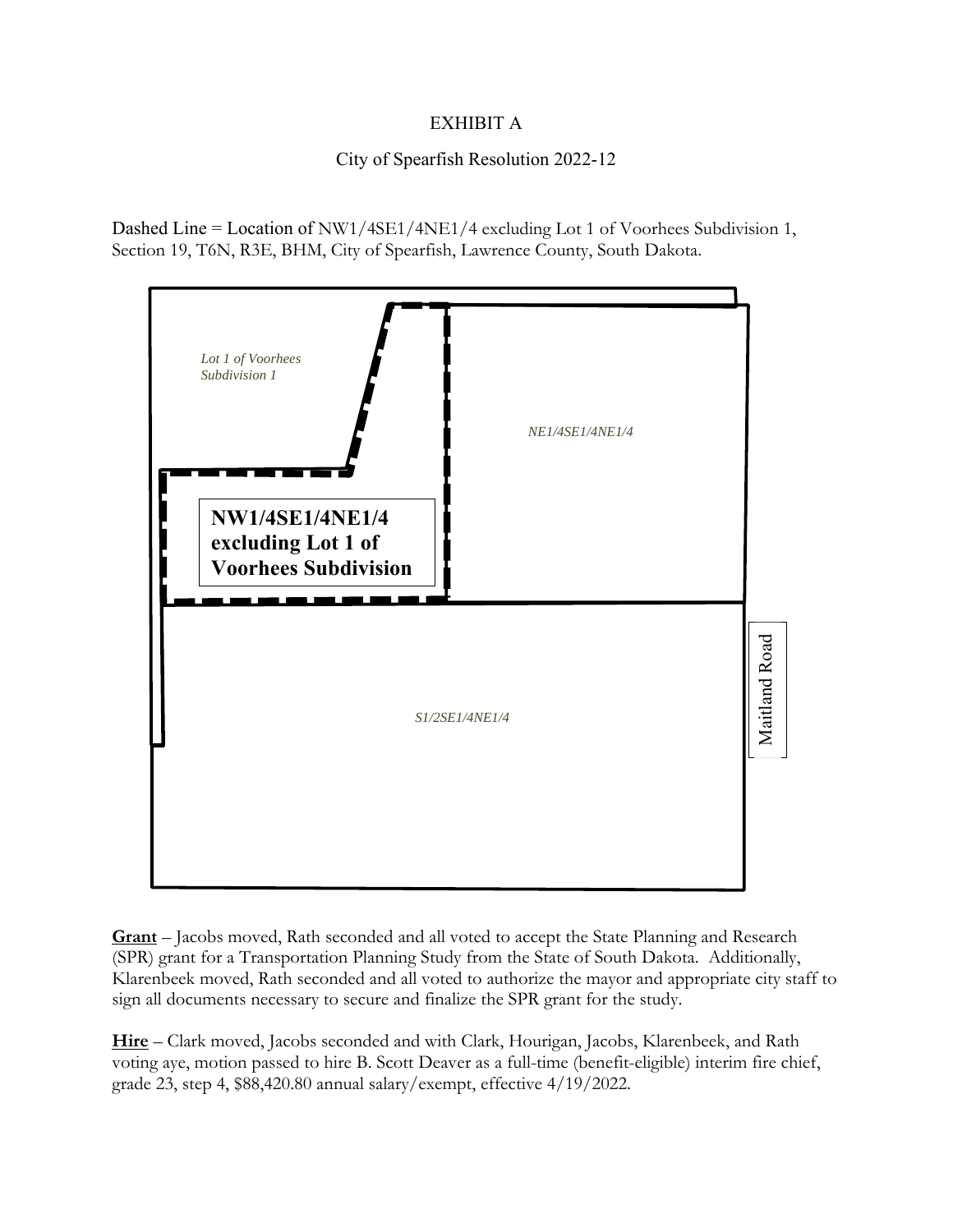**Bid Award** – Klarenbeek moved, Hourigan seconded and with Clark, Hourigan, Jacobs, Klarenbeek, and Rath voting aye, motion passed to award the lowest responsive and responsible bid for the 2022 Mainline Pavement Marking Project to Dakota Barricade, LLC at a total amount of \$86,329.56.

**Position** – Rath moved, Jacobs seconded and all voted to approve the position description and authorize staff to recruit a streets and solid waste superintendent (exempt) to replace the street/solid waste foreman (non-exempt) position.

**Reclassification** – Clark moved, Rath seconded and with Clark, Hourigan, Jacobs, Klarenbeek, and Rath voting aye, motion passed to approve the temporary reclassification of Mike Barrie to the streets and solid waste superintendent position, grade 21, step 1, \$67,392 annual salary/exempt, effective 3/21/222 until the position is filled.

**Proposal** – Rath moved, Hourigan seconded and with Clark, Hourigan, Jacobs, Klarenbeek, and Rath voting aye, motion passed to approve KLJ Engineering LLC's proposal for construction administration services for the Airport Taxilane Project at a cost not to exceed \$282,537.73.

**Bid Award** – Clark moved, Rath seconded and with Clark, Hourigan, Jacobs, Klarenbeek, and Rath voting aye, motion passed to award the lowest responsive and responsible bid for the 2022 Annual Street Repair Project to GTI Companies, Inc at a total amount of \$1,398,847.82.

| <b>VENDOR</b>                 | <b>DESCRIPTION</b>                   | <b>AMOUNT</b> |
|-------------------------------|--------------------------------------|---------------|
| 3RD DEGREE SCREENING INC      | <b>EMPLOYEE SCREENING</b>            | \$87.50       |
| A & B WELDING SUPPLY CO       | CYLINDER RENTAL-SAW COOLENT-PROPANE  | \$360.81      |
| ADAMS - ISC                   | <b>HYDRAULIC CYLINDER</b>            | \$2,548.00    |
| ADOBE INC.                    | <b>ADOBE LICENSES MARCH</b>          | \$172.70      |
| AGA                           | DENEUI AGA TRAINING AND MEMBERSHIP   | \$254.00      |
| <b>AKON CURTAINS</b>          | FOLD UP WELDING SCREENS              | \$403.96      |
| ALLIED CONSTRUCTION INC       | ROOF CONESSSION STAND COLLEGE LN     | \$10,423.60   |
| AMAZON CAPITAL SERVICES       | WALK AROUND SHEETS-MEMBERSHIP-PENS   | \$2,928.54    |
| <b>AMZN MKTP US</b>           | PAPER FOR UTILIY BILLING             | \$260.22      |
| <b>AMERICINN</b>              | CHIEF OF FD TRAVEL TO PIERRE         | \$435.97      |
| APA COLORADO                  | JOBS ONLINE- MT PLANNERS ASSOCIATION | \$395.00      |
| WESTERN STATES FIRE PROTEC    | FD STN 3 MNTRNG SRVC 1YEAR           | \$720.00      |
| <b>BAKER &amp; TAYLOR</b>     | VIDEOS LIBRARY-BOOKS-CD PROCESSING   | \$368.06      |
| BATTERY JUNCTION              | SCREW KIT-STREAMLIGHT PD             | \$27.86       |
| <b>BECK'S NURSERY CORP</b>    | ASPEN-BIRCH-OAK-LINDENS-POPLAR       | \$5,162.26    |
| <b>BELLE FOURCHE LANDFILL</b> | <b>MARCH LANDFILL CHARGES</b>        | \$28,691.27   |
| <b>BEST BUY</b>               | <b>INSPECTION COMPUTERS</b>          | \$2,899.98    |
| BEST WESTERN KOKOPELLI LOD    | WILDLAND LODGING                     | \$426.63      |
| <b>BLACK HILLS ENERGY</b>     | MARCH/APRIL 2022 ELECTRICITY         | \$8,341.89    |
| BHSU PRINTING CENTER          | PROCESSING UTILITY BILLS             | \$126.17      |
| BIERSCHBACH EQUIP & SUPPLY    | <b>LANDSCAPE FABRIC</b>              | \$290.00      |

**Bill List** – Jacobs moved, Klarenbeek seconded and with Clark, Hourigan, Jacobs, Klarenbeek, and Rath voting aye, motion passed to approve the bill list dated April 18, 2022 as follows: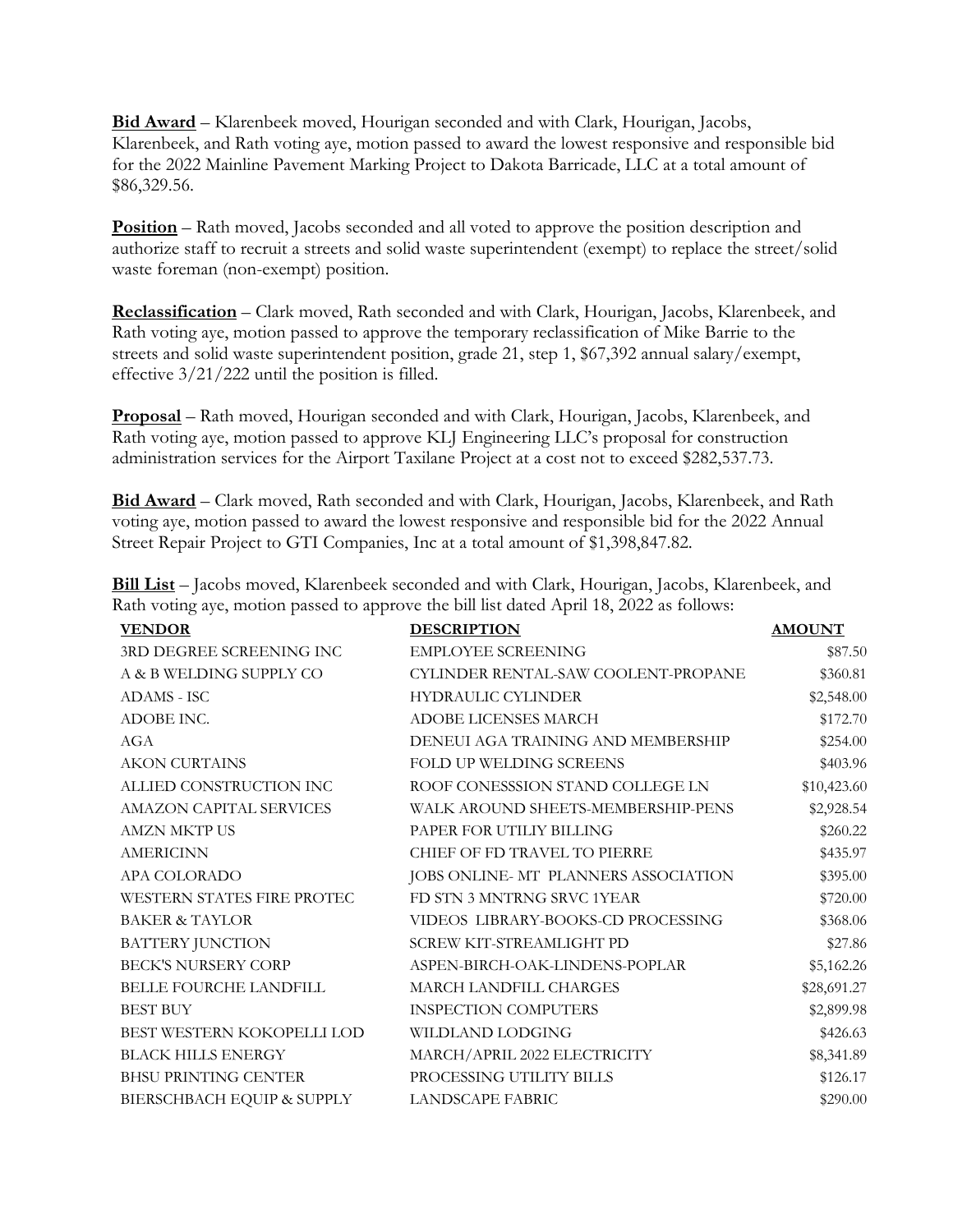| <b>BLACK HILLS CHEMICAL CORP</b> | SHWR CURTAIN REC-GLOVES-BAGS-CLEANERS  | \$2,499.45   |
|----------------------------------|----------------------------------------|--------------|
| <b>BLACK HILLS PIONEER</b>       | MARCH LEGALS-REC CENTER ADS            | \$1,621.29   |
| <b>BLACK HILLS PURE INC</b>      | FINANCE, HYDRO, HUDSON, WATER          | \$55.25      |
| BLUE STONE PRODUCTS INC          | VEST FOR PD                            | \$542.50     |
| <b>BLUEBEAM INC</b>              | <b>USER LICENSE X 2</b>                | \$698.00     |
| BOGUE INC.                       | MINI DUMP TRUCK DOWNPAYMENT            | \$11,700.00  |
| BROWN, HEATH G                   | WLDLND TEXAS 022010                    | \$1,008.00   |
| <b>BSN SPORTS LLC</b>            | FLOOR TAPE 2"X 60 YD ORANGE-SOCCER NET | \$415.60     |
| <b>JT VENTURES LLC</b>           | JAN/FEB/MARCH CHARGES                  | \$76.50      |
| BURTSCHI, ADAM                   | 3 ON 3 REFING AND BB CLINIC            | \$250.00     |
| BUTLER MACHINERY CO              | FILTERS-ELEMENT FILTERS-EGR SYSTEM     | \$4,745.88   |
| <b>BUTTE ELECTRIC COOP</b>       | ELECTRIC 1/20/22 TO 2/20/22            | \$53,952.81  |
| BYRUM, MEGHAN                    | ELECTION 2022                          | \$216.60     |
| VISUAL WORKS INC                 | SUPPORT/MAINT CMPGRND FEB              | \$455.00     |
| CASH-WA DISTRIBUTING CO          | CANDY-POPCORN-CHIPS-POPSICLE           | \$1,215.87   |
| <b>CBH COOPERATIVE</b>           | MARCH CHARGES FOR FUEL                 | \$46,168.09  |
| CBS CONSTRUCTORS                 | TIE DOWN CLIPS FOR PARKS               | \$113.56     |
| CELLEBRITE USA INC               | <b>CERTIFIED OPERATOR</b>              | \$289.00     |
| <b>CENGAGE LEARNING</b>          | <b>MARCH BOOKS</b>                     | \$23.39      |
| <b>CENTURYLINK INC</b>           | <b>APRIL 911 BACKUP SERVICES</b>       | \$352.87     |
| SPEARFISH CHAMBER OF COMM        | CHAMBER BANQUET- MAYOR                 | \$40.00      |
| CHRISTOPHERSON, NANCY            | ELECTION 2022                          | \$237.60     |
| <b>CLARK PRINTING CORP</b>       | <b>BUSINESS CARDS FOR PD</b>           | \$233.95     |
| CLIMATE CONTROL SYSTEMS &        | CITY HALL=PAVILION-REC CENTER REPAIRS  | \$5,180.27   |
| <b>COBAN TECHNOLOGY</b>          | CAR VIDEO SOFTWARE COVERAGES           | \$2,050.50   |
| COCA-COLA BOTTLING CO            | COFFEE CITY BUILD-COCESSIONS REC CEN   | \$2,361.00   |
| <b>COMMON GROUNDS</b>            | COFFEE COUNCIL MEMBER & SCHOL SUPER    | \$12.10      |
| DIAS, GREGORY K                  | PERFORM UPDATES ON PATRON COMP         | \$850.47     |
| <b>CORE &amp; MAIN LP</b>        | <b>6 PVC SWR CAPS</b>                  | \$149.76     |
| CREEKSIDE DEVELOPMENT LLLP       | FEB 22 TAX INCREMENT                   | \$114,009.78 |
| <b>CUMMINS SALE AND SERVICE</b>  | <b>INSPECT GENERATORS AROUND CITY</b>  | \$5,374.39   |
| CVD CONSTRUCTION INC             | PATCH 2 AREAS OF TRENCH AT FD          | \$1,480.00   |
| <b>BEGG BOROUGH STEEL LLC</b>    | MINI EXCAVATOR CAT-SOD CUTTER-V BELT   | \$1,634.64   |
| DANR WASTE MANAGEMENT PROG       | PERMIT AMENDMENT FEE REQUEST           | \$500.00     |
| WS DARLEY & CO                   | <b>GAUGE WATER LEVEL</b>               | \$547.11     |
| DEMCO INC                        | LIBRARY 1000 BOOKS PROGRAM-MATERIALS   | \$1,555.34   |
| DIGITALOCEAN LLC                 | <b>WEBSITE HOSTING</b>                 | \$5.00       |
| <b>DOMINO'S PIZZA</b>            | SOLID WASTE APPRECIATION               | \$253.03     |
| DRADER MANUFACTURING             | PLASTIC WELDER KIT                     | \$4,109.06   |
| MEDNANSKY, DOUGLAS               | LED HID AREA LIGHT                     | \$2,025.00   |
| EASTHOUSE, LINDA                 | ELECTION 2022                          | \$225.00     |
| <b>ECOLAB PEST ELIMINATION</b>   | PEST CONTROL CITY BUILDINGS            | \$406.60     |
| ELKHORN RIDGE @ FRAWLEY RA       | FEB 22 TAX INCREMENT                   | \$33,008.21  |
| ESAFETY SUPPLIES, INC            | <b>SAFETY GLOVES</b>                   | \$373.44     |
| NEWHOUSE ENTERPRISES INC         | <b>ENVELOPES FOR VOTING</b>            | \$89.99      |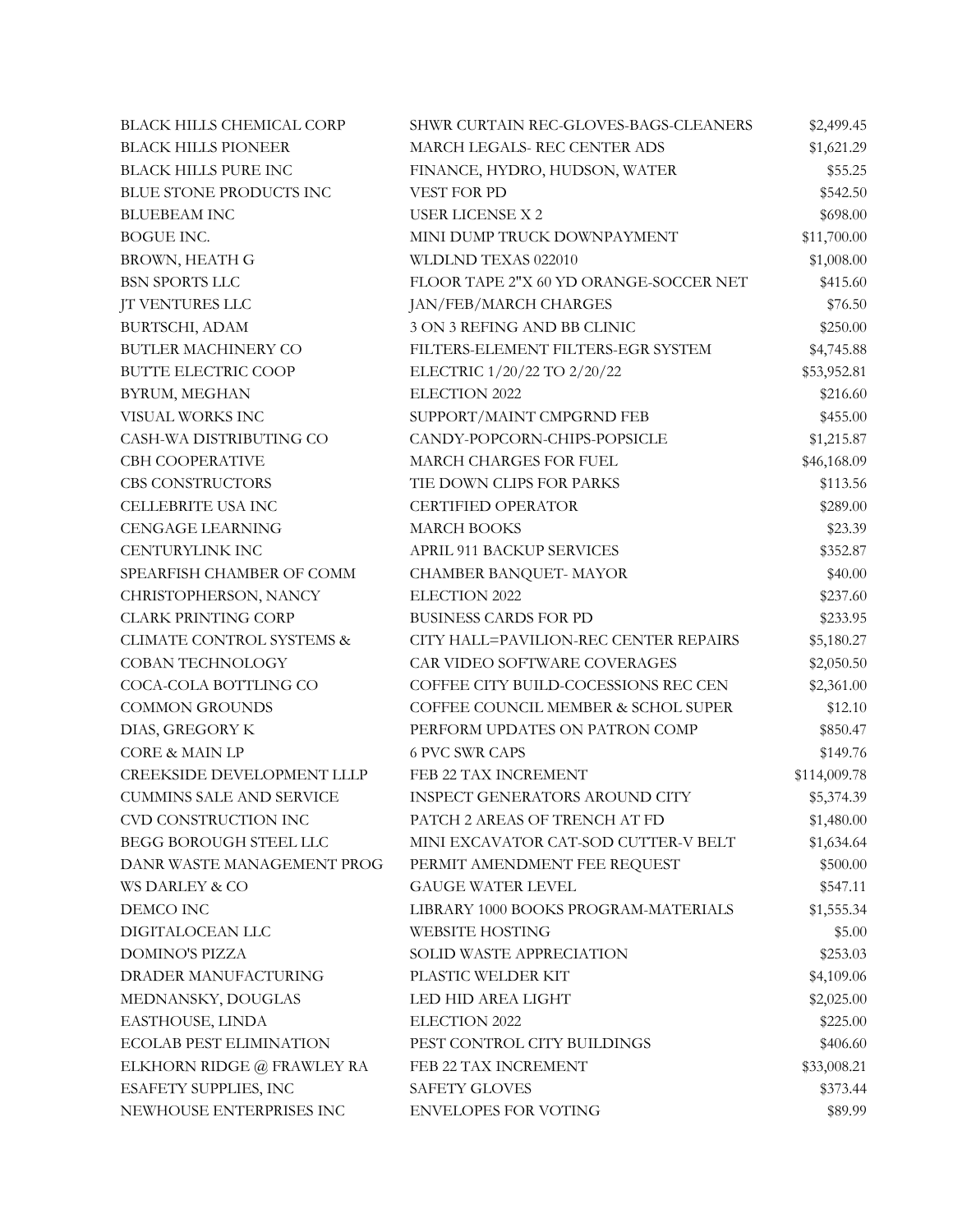| <b>FACEBOOK INC</b>               | <b>SMALL AND TALL BALL</b>             | \$15.00     |
|-----------------------------------|----------------------------------------|-------------|
| <b>FEDEX</b>                      | <b>SHIPPING FOR PD</b>                 | \$15.23     |
| FIB-AP PURCHASE CARDS             | MARCH FIB CREDIT CARDS \$192,288.03    | \$0.00      |
| <b>EDDIE'S TRUCK CENTER</b>       | BRAKE SHOE REFUND-HEADER-EXHAUST       | \$2,862.56  |
| <b>GALETON</b>                    | FD DRIVER GLOVES CUT RESIST            | \$350.45    |
| <b>GALLS LLC</b>                  | PD SHIRTS-PANTS-UNIFORMS-KEYS-CAPS     | \$1,108.04  |
| <b>GAMETIME</b>                   | <b>SWING HANGERS</b>                   | \$772.24    |
| GEARY, DEANNA                     | FITNESS WITH DEANNA                    | \$359.00    |
| GLYNN, RILEY                      | 3 ON 3 REFING                          | \$362.50    |
| <b>GOLDEN NUGGET HOTEL</b>        | <b>RESORT FEE</b>                      | \$68.93     |
| GOODMAN, MATT                     | ELECTION 2022                          | \$237.60    |
| <b>GOVT FINANCE OFFICERS ASSN</b> | DENEUI GRIEBLER MEM-FRAUD TRAINING     | \$1,410.00  |
| GUNDERSON, PALMER, NELSON &       | LEGAL SERVICES RENDERED                | \$1,282.00  |
| <b>GRAINGER INC</b>               | BIO BAGS-PATHOGEN KIT-SAFETY CABINET   | \$1,447.55  |
| <b>GRAYBAR ELECTRIC COMPANY</b>   | <b>CANDELLA LIGHTING</b>               | \$995.31    |
| <b>GREAT OPEN SPACES-GOSCMA</b>   | GOSCMA ANNUAL CONFERENCE               | \$150.00    |
| <b>GREGER, ALEX</b>               | 3 ON 3 REF MARCH                       | \$37.50     |
| <b>GRIMMS PUMP SERVICE</b>        | TROUBLESHOOT DIESEL PUMP               | \$184.29    |
| <b>GUARDIAN ALLIANCE TECHNOLO</b> | <b>GUARDIAN PSA -SOCIAL MEDIA</b>      | \$204.00    |
| HAMPTON INN ALICE TX              | WILDLAND LODGING                       | \$2,880.00  |
| HAUGO BROADCASTING INC            | REC CENTER ADVERTISEMENT               | \$360.00    |
| <b>HAWKINS INC</b>                | REC CENTER POOL CHEMICALS              | \$3,283.14  |
| HDR ENGINEERING INC               | EXIT 17 SPRTS CMPLX-SWR TRUNK-STRT RPR | \$47,366.75 |
| HEIMAN FIRE EQUIPMENT INC         | <b>INTERCEPTOR HOOD</b>                | \$2,406.40  |
| HOLIDAY INN- AMARILLO TX          | LODGING FOR WILDLAND FIRE TX           | \$2,484.78  |
| HYDROLOGY CONFERENCE SD           | WEST SD HYDROLOGY CONF                 | \$75.00     |
| <b>IAPMO TRAINING DEPT</b>        | ULMER REGISTRATION FOR TRAIN           | \$80.00     |
| INTERNATIONAL CODE COUNCI         | <b>FUEL GAS CODE</b>                   | \$90.50     |
| <b>ICMA</b>                       | JOB AD: SENIOR POSISTION               | \$225.00    |
| INNOVATIVE OFFICE SOLUTION        | FLITER FRAME FOR AERAMX                | \$45.00     |
| <b>INSTANTCARD</b>                | <b>ID CARDS</b>                        | \$100.00    |
| INTERSTATE ENGINEERING INC        | CMPGRND WATERLINE REPLACEMENT          | \$14,799.70 |
| ISE, INC                          | ANALOG TIMEDELAY RELAY                 | \$387.16    |
| JACKSON, TRISTYN                  | SUB FOR SILVER SNEAKERS X3             | \$75.00     |
| JERREL, MCKINSEY                  | <b>BOOT REIMBURSEMENT</b>              | \$100.00    |
| JIMMY JOHNS #3223                 | MEALS FOR POLICE DEPARTMENT            | \$165.00    |
| JJS GLOBAL VENTURES INC           | BW TECHNOLOGIES QUAD GAS               | \$342.00    |
| <b>JOHN'S BALL STOP</b>           | 25' UNIT BLACK NETTING                 | \$780.00    |
| JORGENSEN, KAY SUSAN              | ELECTION 2022                          | \$280.20    |
| <b>JUNEK'S SERVICE CORP</b>       | REPLACED THROTTLE BODY                 | \$171.60    |
| HOME SLICE MEDIA KBHB-AM R        | RECRUITMENT ADS REC CENTER             | \$750.00    |
| KETEL THORSTENSON LLP             | PAYROLL QUESTIONS/RESEARCH             | \$200.00    |
| KLJ SOLUTIONS HOLDING CO          | TAXIWAY-AIRPORT-LARGE HANGER           | \$47,425.83 |
| KLUNDER, BONNIE                   | ELECTION 2022                          | \$200.00    |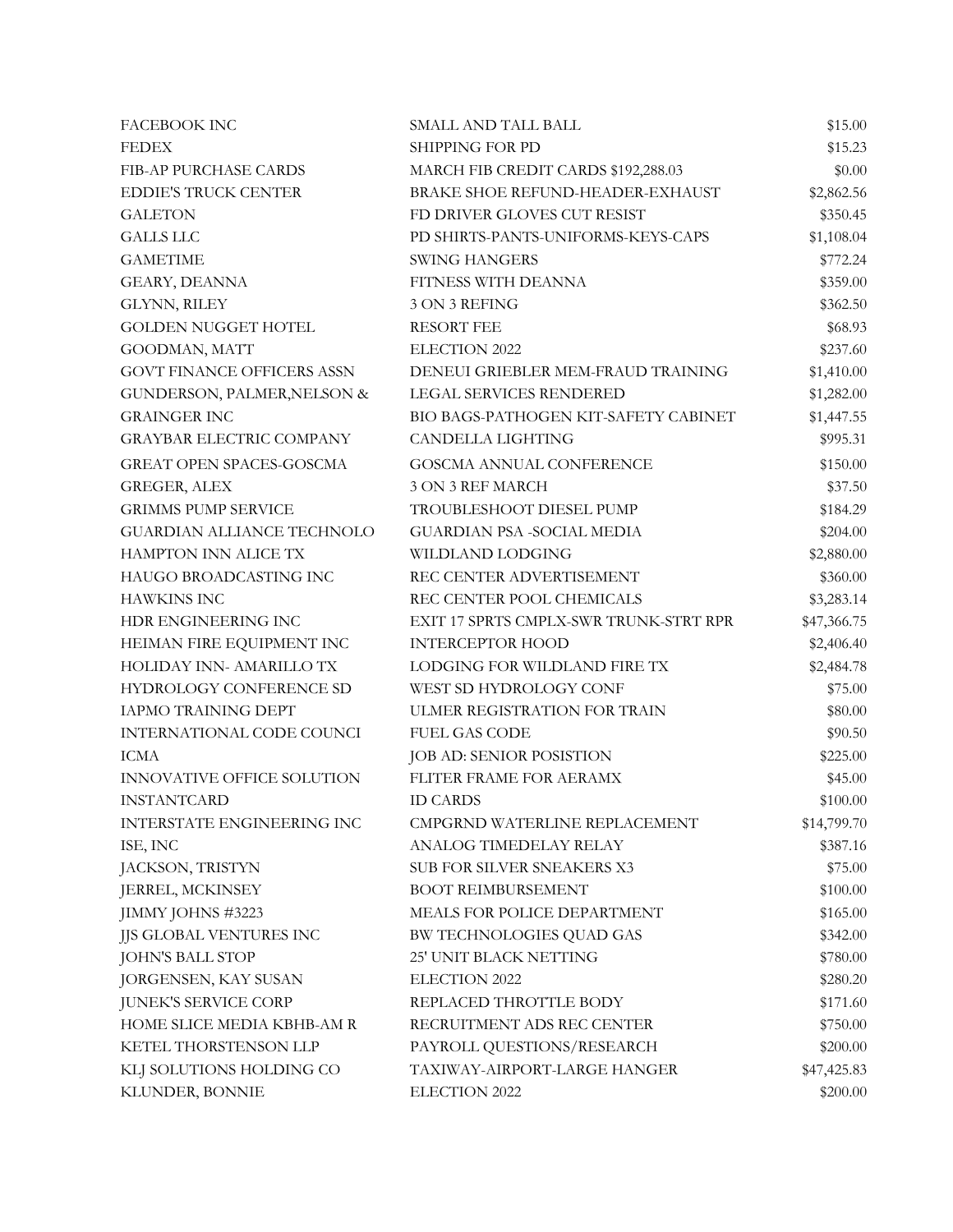| <b>KONE INC</b>            | ELEVATOR MAINT CITY HALL              | \$175.94    |
|----------------------------|---------------------------------------|-------------|
| LAPRADE CONSTRUCTION DBA Z | SPARTAN PRK-CAMPGRND-RESTROOMS RPR    | \$43,952.09 |
| SOUTHCO, INC.              | LION QUARTER TURN STUD LARGE          | \$109.06    |
| LITTLE CAESARS             | PIZZA FOR PD                          | \$41.87     |
| LUEDERS FOOD CENTER        | <b>ELECTION MEALS</b>                 | \$13.81     |
| LUNDQUIST, TAYLOR          | FD BOOT REIMBURSEMENT                 | \$100.00    |
| M & T FIRE AND SAFETY INC  | VALVE MASTER DRAIN-TOGGLE             | \$838.08    |
| MID-AMERICAN RESEARCH CHEM | TRAP IT DISPOS DUST SHEETS-BUG KILLER | \$1,526.88  |
| MATTHEWS INTL CORP         | HAMMOND ROSE GARDEN PLAQUE            | \$171.50    |
| SPEARFISH MCDONALDS        | MEALS FOR PEOPLE IN CUSTODY           | \$5.55      |
| MCLEOD'S PRINTING          | DISPOSABLE BALLOT SLEEVES-ABSENTEE    | \$139.42    |
| MONTANA-DAKOTA UTILITIES   | 3/9 - 4/6 NATURAL GAS                 | \$7,342.85  |
| <b>MIDCO</b>               | MARCH SERVICES CAMPGROUND-AIRPORT     | \$1,021.90  |
| MIDCONTINENT TESTING LABS, | W/S AND WWTP WATER TESTING            | \$566.02    |
| <b>HUSKER PROPERTIES</b>   | DIESEL FOR WHEN CITY PUMPS DOWN       | \$273.53    |
| MONUMENT HEALTH            | <b>EMPLOYEE SCREENING</b>             | \$140.00    |
| MOWRY, PAULA               | ELECTION 2022                         | \$212.60    |
| NARGEAR LLC                | SKIDMARK FOR PD                       | \$694.15    |
| NATURAL ESCAPE             | KYLE HINTON HEADSHOTS                 | \$75.00     |
| <b>GOVERNMENT JOBS</b>     | 10 JOB POSTS                          | \$1,000.00  |
| NETWORK SOLUTIONS          | REFUND SALES TAX-RENEWAL OF DOMAIN    | \$97.96     |
| NORTH AMERICAN RESCUE      | DRESSING-TOURNIQUET FOR PD            | \$719.59    |
| MOSSET, COREY              | <b>GARAGE DOOR SPRING AT PD</b>       | \$239.80    |
| PRO WINDMILL INC           | REC CENTER PEST PROGRAM-SAWMILL ROD   | \$380.00    |
| ONE TIME VENDORS           | DENISE KUEBLER: CMPGRND RFND          | \$921.56    |
| PISANI, SUSAN R            | <b>ELECTION 2022</b>                  | \$280.20    |
| PITNEY BOWES INC           | MAILING METER RENTAL Q2               | \$180.00    |
| PETTY CASH                 | PLAT MONEY REIMBURSEMENT              | \$213.00    |
| POSITIVE PROMOTIONS INC    | <b>UNIFORMS FOR PD</b>                | \$406.33    |
| POWELL, JACOB              | 3 ON 3 REFING                         | \$50.00     |
| QUIK SIGNS INC             | <b>SHOP SIGNS</b>                     | \$228.63    |
| <b>RAKEN</b>               | WATER/SEWER REPORTING SFTWR           | \$1,148.00  |
| RAMKOTA HOTEL - PIERRE     | AIRPORT CONFERENCE                    | \$294.00    |
| RAPID CITY AIRPORT         | PARKING FEE AT AIRPORT                | \$60.00     |
| <b>RAPID DELIVERY</b>      | WATER SAMPLE DELIVERIES MARCH         | \$150.80    |
| REED, THERESA DAWN         | MARCH CLEANING DWNTWN RR              | \$465.00    |
| RIVERFRONT BROADCASTING LL | REC CENTER ADVERTISEMENTS             | \$306.00    |
| ROLANDO PRINTED SPECIALTIE | REC CENTER SIGN NAMEPLATE             | \$17.99     |
| RIVERSIDE TECHNOLOGIES INC | HP DEKSTOPS X4                        | \$6,848.00  |
| RUNNING SUPPLY INC         | TOWELS-LOCKING SET-WRENCHS            | \$71.79     |
| <b>SAFETY GEAR PRO</b>     | <b>HARD HATS</b>                      | \$120.20    |
| <b>SAFEWAY</b>             | DONUTS REC CENTER-MEALS REC CENTER    | \$185.77    |
| SANFORD HEALTH OCCMED      | <b>EMPLOYEE TESTING</b>               | \$175.00    |
| SANITATION PRODUCTS INC    | CABLE-SENSOR-ARM HARNESS              | \$3,273.28  |
| SANITATION PRODUCTS-EFT VE | 300 GALLON CONTAINERS W/LIDS          | \$11,439.00 |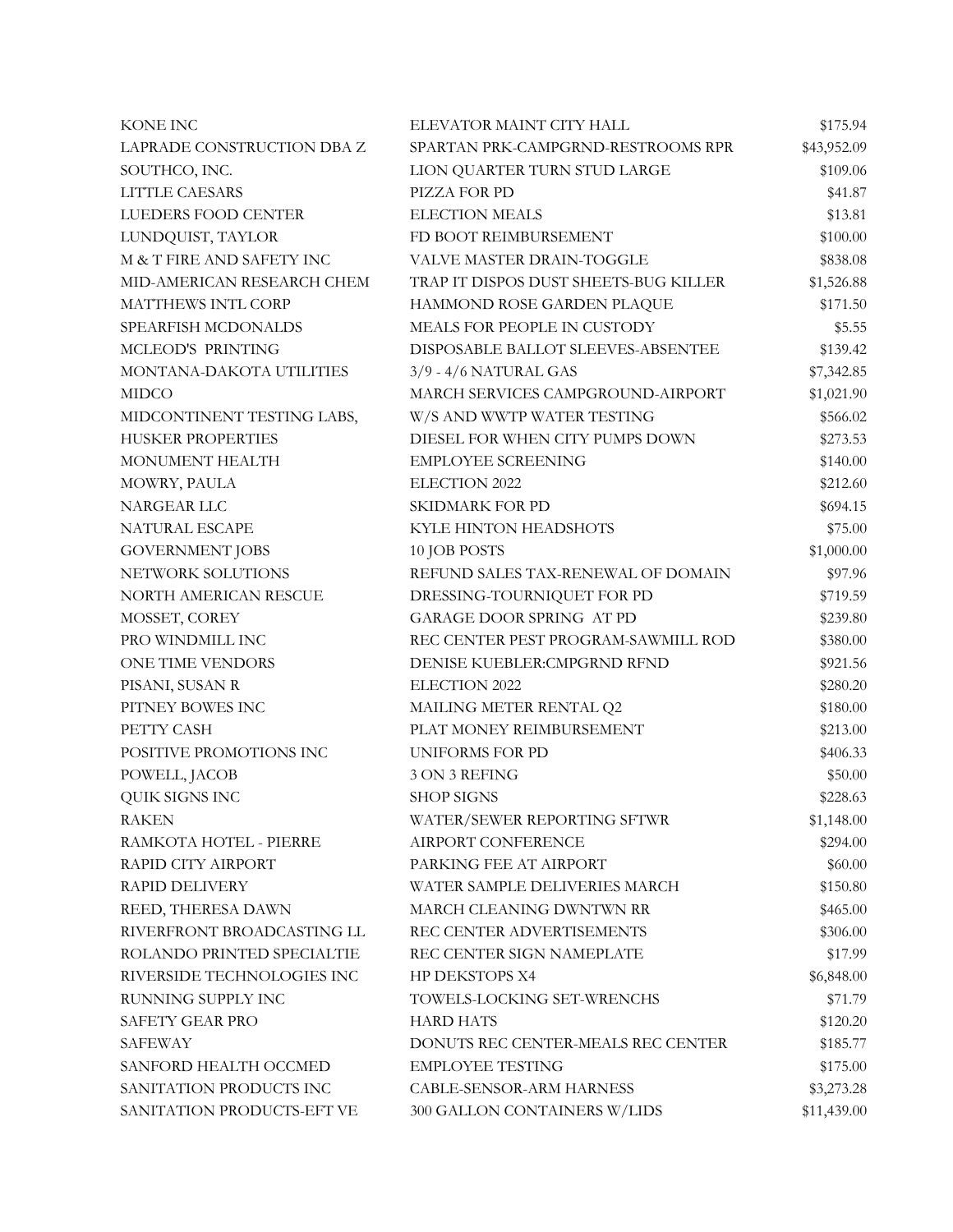| SD GOV HUMAN RESOURCE ASSO       | <b>GRIEBLER &amp; DENEUI DUES</b>       | \$150.00    |
|----------------------------------|-----------------------------------------|-------------|
| SD GOVERNMENTAL FINANCE OF       | <b>GRIEBLER DENEUI FO SCHOOL</b>        | \$150.00    |
| SD AIRPORTS CONFERENCE           | <b>REGISTRATION</b>                     | \$70.00     |
| <b>SDMHA</b>                     | <b>LEADERSHIP TRAINING</b>              | \$299.00    |
| <b>SDML</b>                      | REGISTRATION X2                         | \$60.00     |
| <b>SDWWA</b>                     | WASTE WATER CONF                        | \$124.00    |
| SEGUIN, MAKYAH                   | WILDLAND TEXAS 022010                   | \$1,008.00  |
| <b>SERVALL TOWEL &amp; LINEN</b> | MOP-MAT-WIPES-ICEMELT                   | \$768.24    |
| <b>SERVSAFE</b>                  | TRAINING REGISTRATION REC CENTER        | \$175.00    |
| SIMON CONTRACTORS OF SD IN       | SFTBL FIELD PROJECT @BHESC              | \$1,710.18  |
| <b>JASON NELSON</b>              | MICROPHONE-RPLC RADAR                   | \$1,859.50  |
| SOUTH DAK STATE TREASURER        | <b>MARCH 22 SALES TAX</b>               | \$13,047.74 |
| VIVI BENE INC                    | SEIZED PUMP CITY HALL                   | \$366.63    |
| SPEARFISH AUTO SUPPLY            | DISC PADS-BRAKE ROTORS-GREASE-FILTERS   | \$935.53    |
| STATE OF SD-EXECUTIVE MGMT       | MARCH CHARGES WWTP                      | \$18.06     |
| MINNESOTA CONWAY FIRE AND        | FIRE EXTINGUISHER TESTING               | \$635.00    |
| <b>SUPER CAR WASH</b>            | JAN/FEB/MARCH 22                        | \$940.75    |
| SUPERIOR SANITATION LLC          | MARCH RENTAL FOR RESTROOMS              | \$576.00    |
| THE UPS STORE #5137              | <b>SHIPPING PD</b>                      | \$110.98    |
| THIE, ANNE                       | ELECTION 2022                           | \$280.20    |
| THOMSON REUTERS WEST             | <b>SUBSCRIPTION FOR FEB</b>             | \$421.80    |
| TRANE US INC                     | BOILER REPLACEMENT INSTALLED            | \$2,848.71  |
| TWO WHEELER DEALER CYCLE         | CABLE FOR CROSSOVER REC CENTER          | \$180.00    |
| TYLER TECHNOLOGIES INC           | <b>INSITE TRANS FEES JAN-MARCH 22</b>   | \$4,374.00  |
| SD DEPARTMENT OF LABOR & R       | <b>BENEFITS ENDING 3/31</b>             | \$5,077.33  |
| <b>UNITED AIRLINES</b>           | <b>BAGGAGE FEES</b>                     | \$70.00     |
| US BANK NATIONAL ASSOCIATI       | <b>CLEAN WATER GOLLIHER TANK</b>        | \$91,072.41 |
| <b>USA BLUE BOOK</b>             | <b>BOOTS-HIGH STEEL TOE</b>             | \$1,021.13  |
| <b>CITY OF SPEARFISH</b>         | <b>MARCH 2022 W/S/G</b>                 | \$6,536.06  |
| VANWAY TROPHY & AWARD            | OFFICER OF THE YEAR AWARD               | \$435.90    |
| VARIOUS FUEL VENDORS FOR T       | WILDLAND TRAVEL TO TX-CONFERENCES       | \$3,930.74  |
| <b>CLARITY TELECOM LLC</b>       | 2/12-3/8 SVC DATES                      | \$4,666.35  |
| <b>VERIZON WIRELESS</b>          | 1/24 - 2/23 WIRELESS                    | \$3,956.51  |
| VISIT SPEARFISH INC              | ALLOCATION BID BOARD MARCH              | \$11,526.00 |
| WALL STREET JOURNAL              | MARCH SUBSCRIPTION                      | \$49.99     |
| WALMART ALICE TEXAS              | WILDLAND TRAVEL TO TX                   | \$162.22    |
| WALMART.COM                      | OFFICE SUPPLIES-USBS FOR PD-FRAMES-BAGS | \$749.13    |
| WATERTREE INC.                   | WWTP-HARDNESS LEVEL CHANGED             | \$309.00    |
| WELLS PLUMBING CORP              | W/S BRASS TEE AND BRASS BUSHIN          | \$79.47     |
| WERNER III, DONALD C             | S-290 CLASS AT SD - WILDLAND            | \$1,147.00  |
| ARAMARK UNIFORM & APPAREL        | RESTOCK FIRST AID MAINT SHOP-FD         | \$679.98    |
| INTEGRITY ACQUISITION LLC        | TIRE TAKE OFF-FD PURCHSE OF F250        | \$44,526.59 |
| WOLFF'S PLUMBING & HEATING       | REPLACE FLUSH SENSOR                    | \$637.66    |
| WOW ENTERTAINMENT INC            | SHOCK HOP DANCE REC CENTER              | \$400.00    |
| ZOOM VIDEO                       | ANNUAL FEE X 2                          | \$319.30    |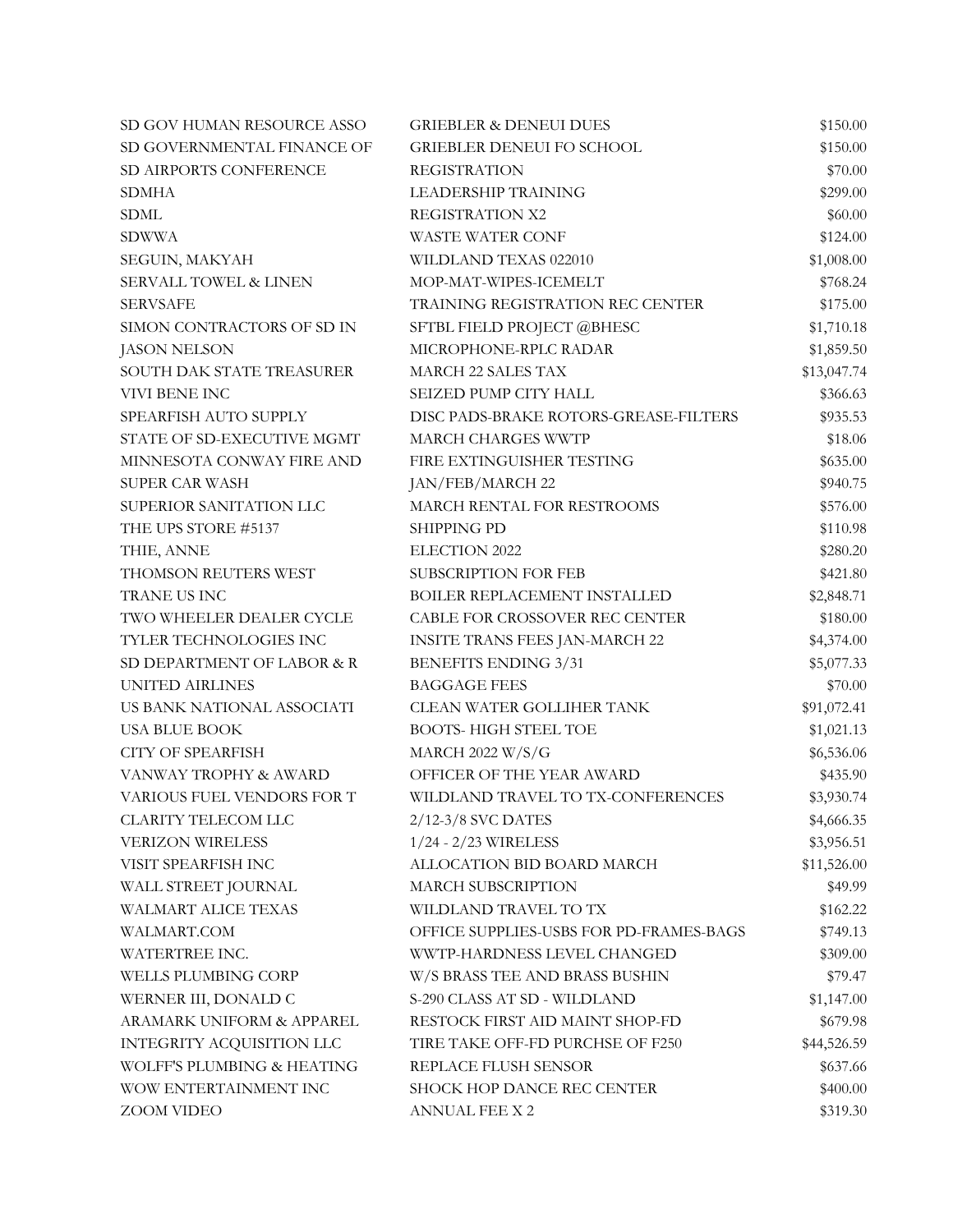TOTAL \$800,505.82

There being no further business, Hourigan moved, Clark seconded and all voted to adjourn at 6:24 p.m.

Dated this 18th day of April, 2022.

### **CITY OF SPEARFISH**

 $By:$ 

Dana Boke, Mayor

**ATTEST:** 

 $\overline{\phantom{a}}$  , where  $\overline{\phantom{a}}$  , where  $\overline{\phantom{a}}$  , where  $\overline{\phantom{a}}$  , where  $\overline{\phantom{a}}$ Michelle DeNeui, Finance Officer

Published once at the approximate cost of \_\_\_\_\_.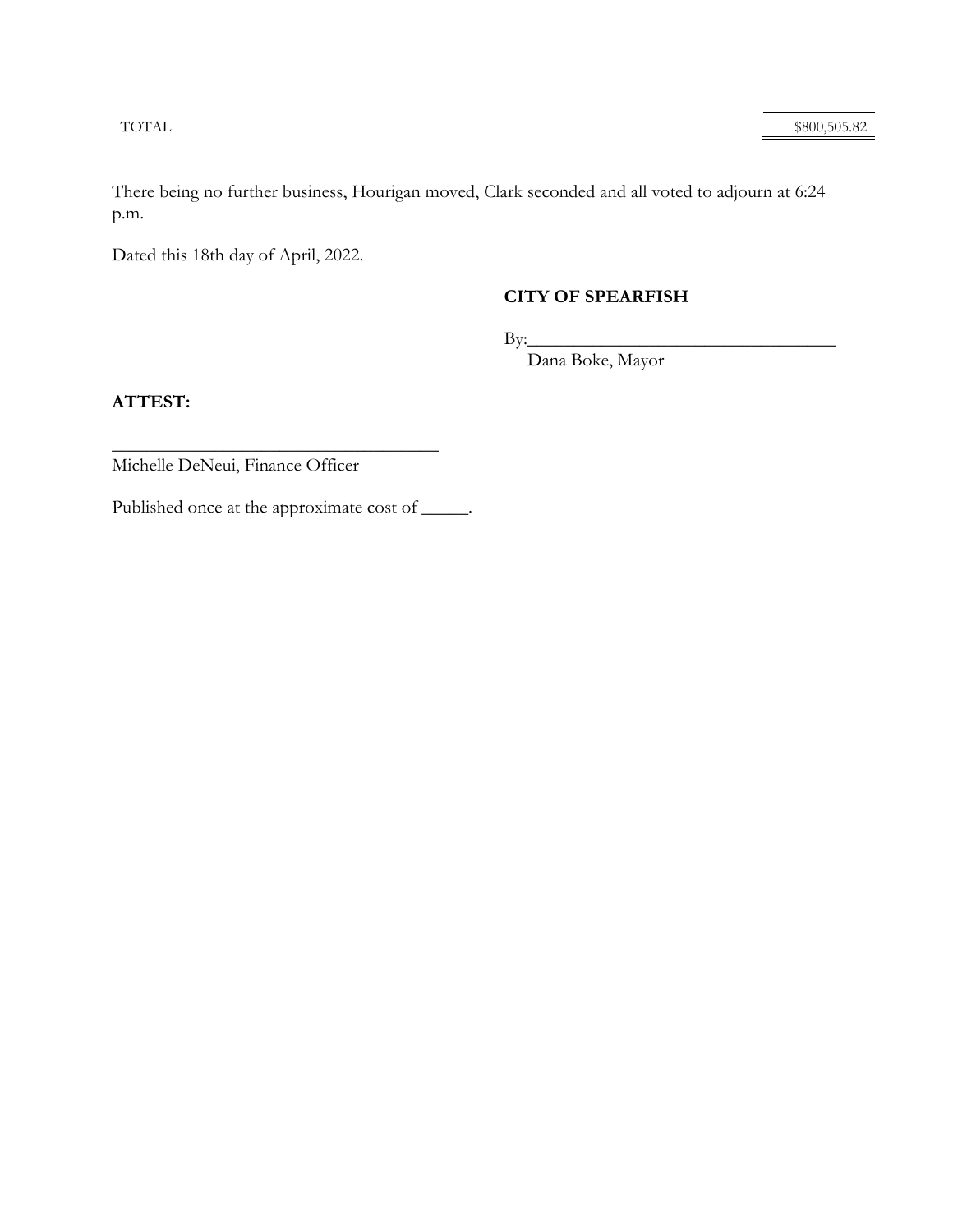

Spearfish Election Canvass Board Special Session Minutes April 18, 2022

The Spearfish City Council met for the Election Canvassing in the Council Chambers at City Hall at 6:27 p.m. on Monday, April 18, 2022 with the following members present: Mayor Boke, Clark, Hourigan, Jacobs, Klarenbeek, and Rath. Absent: Hodgs. Also present: City Administrator McFarland, Finance Officer DeNeui, Attorney McDonald, Parks and Recreation Director Ehnes, Public Works Director Hinton, and Public Safety Director Rotert.

Mayor Boke presided and called the meeting to order.

Jacobs moved, Hourigan seconded and all voted to amend the agenda to change items 6D & add 6E and 6F, due to conflicts of interest. Clark moved, Hourigan seconded and all voted to approve the amended agenda. Klarenbeek declared a conflict of interest on agenda item 6C and 6E, and Rath declared a conflict of interest on agenda item 6F.

Mayor Boke opened the poll books and read the total number of voters for each Ward and passed them to the other Board Members.

Finance Officer DeNeui read the returns from the County Auditor's tabulations and the governing board was satisfied they were accurate and genuine and matched the official canvass sheet.

Mayor Boke declared the results of John F. Senden, Mayor, Larry Klarenbeek, Ward 2, and Ana Rath Culver, Ward 3.

Klarenbeek moved, Jacobs seconded and all voted to approve the official canvass sheet-Mayor and Resolution 2022-13 as follows:

#### RESOLUTION 2022-13

### EMERGENCY RESOLUTION CANVASSING VOTE FOR THE MUNICIPAL ELECTION HELD APRIL 12, 2022 - MAYOR

WHEREAS there was held in the City of Spearfish, South Dakota, on Tuesday, the 12<sup>th</sup> of April, 2022, the Annual Municipal Election of the City of Spearfish, South Dakota, for the purpose of electing one Mayor and two Councilpersons of said City; and

WHEREAS the results of the Annual Municipal Election for Mayor have been presented to the Common Council for purposes of canvassing the election returns and are:

|       | Candidates      | Votes |
|-------|-----------------|-------|
| Mayor | John F. Senden  | 1210  |
|       | James Vande Hey | 393   |

NOW, THEREFORE, BE IT RESOLVED by the City of Spearfish that the Official Canvass Sheet, attached hereto and incorporated herein by this reference, is approved by the Common Council in its capacity as the Board of Canvassers for the City of Spearfish.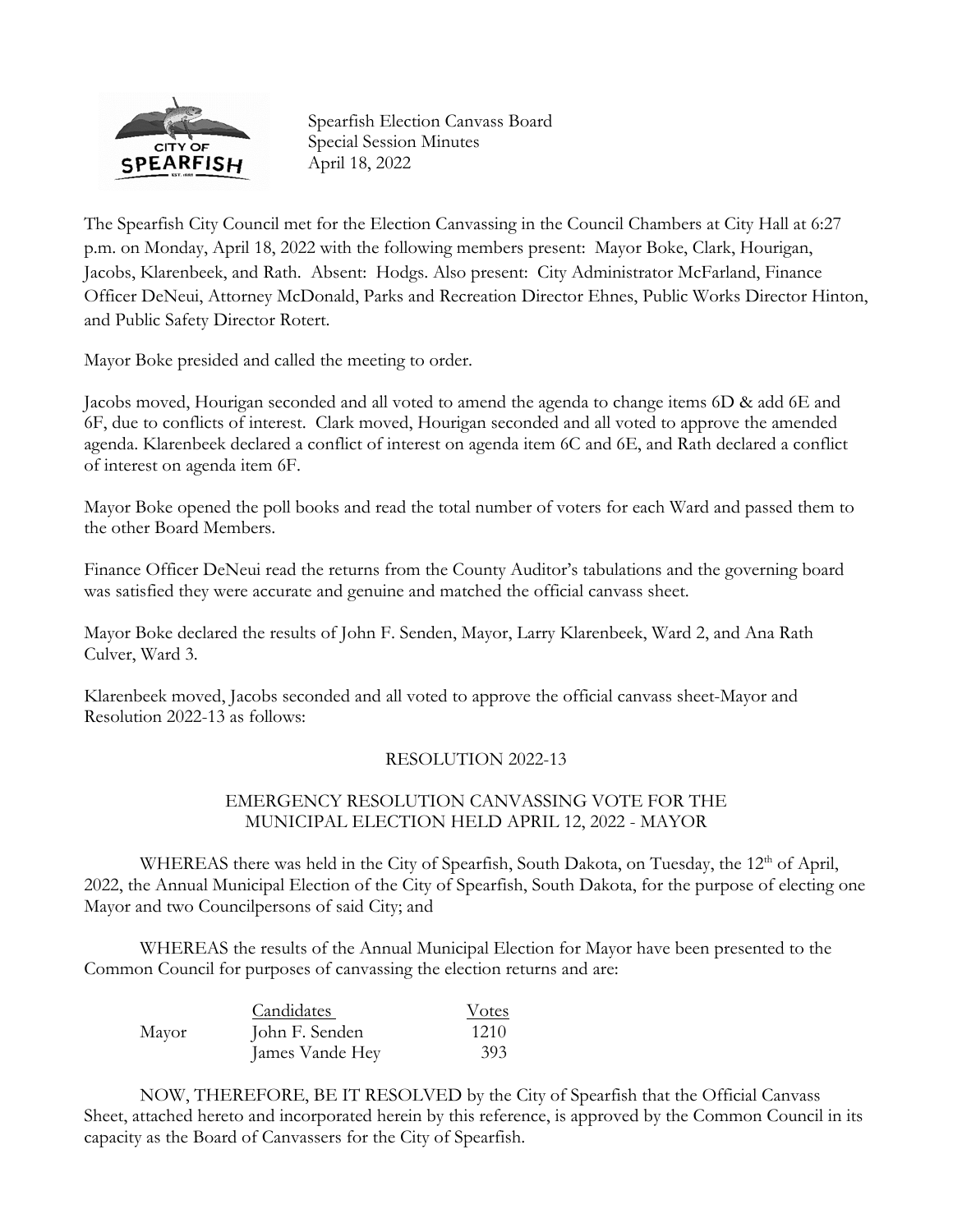BE IT FURTHER RESOLVED that John F. Senden, having received the highest number of votes cast for the office of Mayor for the City of Spearfish for a term of three years, is hereby declared to be duly elected to the office of Mayor of the City of Spearfish for the term as hereinabove set forth, and is entitled to qualify for and hold said office as provided by law.

BE IT FURTHER RESOLVED that this resolution is found and determined to be necessary for the immediate preservation of the public peace, health, and safety, and for the support of the municipal government and its existing public institutions, wherefore an emergency exists and this resolution shall take effect immediately upon its passage and publication according to law.

Dated this the 18<sup>th</sup> day of April, 2022.

## **CITY OF SPEARFISH**

 $BY:$ 

Dana Boke, Mayor

ATTEST:

 $BY:$ 

Michelle DeNeui, Finance Officer

Adopted: April 18, 2022 Published: April 23, 2022 Effective: April 23, 2022

#### OFFICIAL CANVASS SHEET - MAYOR

Date of Election: 04-12-22

Type of Election: Municipal - Mayor

Jurisdiction: Spearfish

| <b>OFFICE</b>       | MAYOR             |                    |
|---------------------|-------------------|--------------------|
| Names of Candidates | John F.<br>Senden | James Vande<br>Hey |
| Precincts           |                   |                    |
| Precinct 1          | 349               | 122.               |
| Precinct 2          | 369               | 131                |
| Precinct 3          | 492               | 140                |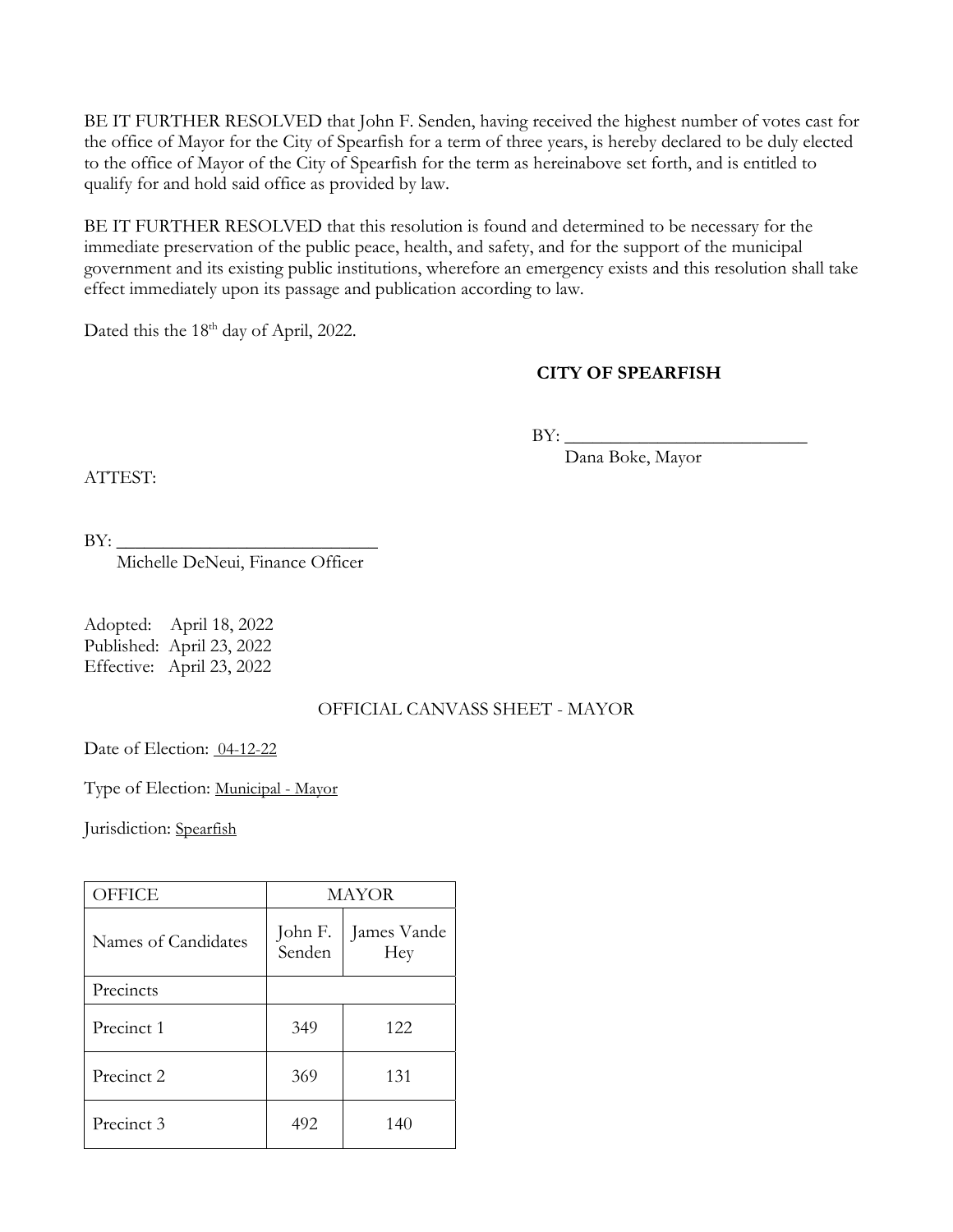| Totals | 1210 | 393 |
|--------|------|-----|
|--------|------|-----|

STATE OF SOUTH DAKOTA ) ) SS COUNTY OF LAWRENCE )

We, Dana Boke, Marty Clark, Larry Klarenbeek, Scott Hourigan, Pam Jacobs, and Ana Rath appointed as the Board of Canvassers because of our positions on the governing board in the jurisdiction of the City of Spearfish for the Municipal Election held on the 12th day of April, 2022, hereby certify that the foregoing is a true abstract of the votes cast in the jurisdiction of the City of Spearfish at the election as shown by the returns certified to the person in charge of the election.

\_\_\_\_\_\_\_\_\_\_\_\_\_\_\_\_\_\_\_\_\_ \_\_\_\_\_\_\_\_\_\_\_\_\_\_\_\_\_\_\_\_\_\_ \_\_\_\_\_\_\_\_\_\_\_\_\_\_\_\_\_\_\_\_\_\_\_\_

\_\_\_\_\_\_\_\_\_\_\_\_\_\_\_\_\_\_\_\_\_ \_\_\_\_\_\_\_\_\_\_\_\_\_\_\_\_\_\_\_\_\_\_ \_\_\_\_\_\_\_\_\_\_\_\_\_\_\_\_\_\_\_\_\_\_\_\_

Dana Boke Marty Clark Larry Klarenbeek

Scott Hourigan Pam Jacobs Ana Rath

Sworn to before me this 18<sup>th</sup> day of April, 2022.

 $\overline{\phantom{a}}$  , where  $\overline{\phantom{a}}$  , where  $\overline{\phantom{a}}$  , where  $\overline{\phantom{a}}$ Person in Charge of the Election

Hourigan moved, Rath seconded and with Klarenbeek abstaining, all voted to approve the official canvass sheet-Ward 2 and Resolution 2022-14 as follows:

#### RESOLUTION 2022-14

#### EMERGENCY RESOLUTION CANVASSING VOTE FOR THE MUNICIPAL ELECTION HELD APRIL 12, 2022 - WARD 2

WHEREAS there was held in the City of Spearfish, South Dakota, on Tuesday, the 12<sup>th</sup> of April, 2022, the Annual Municipal Election of the City of Spearfish, South Dakota, for the purpose of electing one Mayor and two Councilpersons of said City; and

 WHEREAS the results of the Annual Municipal Election for Ward 2 have been presented to the Common Council for purposes of canvassing the election returns and are:

|        | <b>Candidates</b> | Votes |
|--------|-------------------|-------|
| Ward 2 | Gabe Bell         | 184   |
|        | Larry Klarenbeek  | 304   |

 NOW, THEREFORE, BE IT RESOLVED by the City of Spearfish that the Official Canvass Sheet, attached hereto and incorporated herein by this reference, is approved by the Common Council in its capacity as the Board of Canvassers for the City of Spearfish.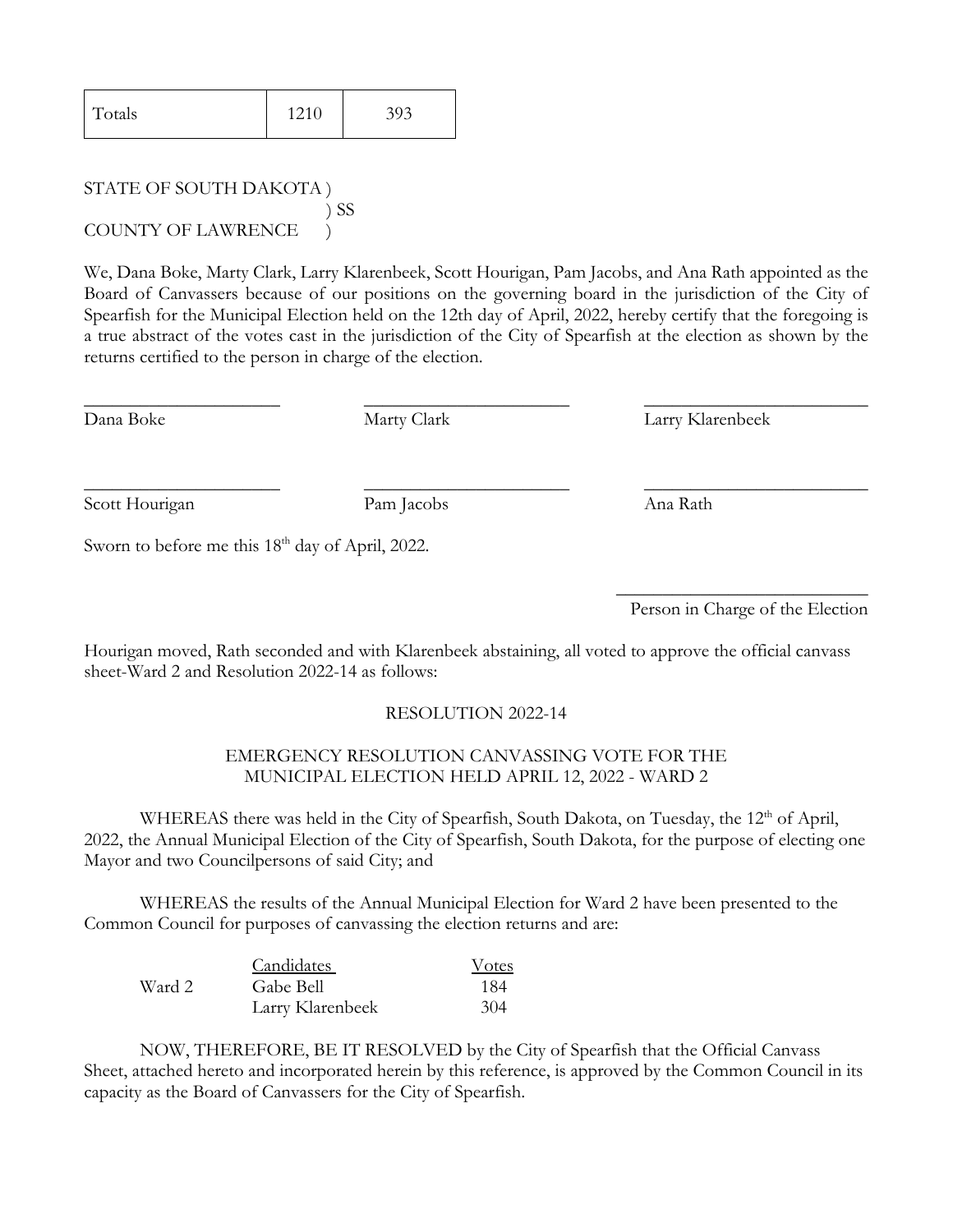BE IT FURTHER RESOLVED that Larry Klarenbeek, having received the highest number of votes cast for the office of Ward 2 Councilmember for the City of Spearfish for a term of three years, is hereby declared to be duly elected to the office of Ward 2 Councilmember of the City of Spearfish for the term as hereinabove set forth, and is entitled to qualify for and hold said office as provided by law.

BE IT FURTHER RESOLVED that this resolution is found and determined to be necessary for the immediate preservation of the public peace, health, and safety, and for the support of the municipal government and its existing public institutions, wherefore an emergency exists and this resolution shall take effect immediately upon its passage and publication according to law.

Dated this the 18<sup>th</sup> day of April, 2022.

### **CITY OF SPEARFISH**

 $BY:$ 

Dana Boke, Mayor

ATTEST:

BY: \_\_\_\_\_\_\_\_\_\_\_\_\_\_\_\_\_\_\_\_\_\_\_\_\_\_\_\_ Michelle DeNeui, Finance Officer

Adopted: April 18, 2022 Published: April 23, 2022 Effective: April 23, 2022

## OFFICIAL CANVASS SHEET – WARD 2

Date of Election: 04-12-22

Type of Election: Municipal – Ward 2

Jurisdiction: Spearfish

| <b>OFFICE</b>       | <b>WARD 2 ALDERMAN</b> |                     |
|---------------------|------------------------|---------------------|
| Names of Candidates | Gabe Bell              | Larry<br>Klarenbeek |
| Precincts           |                        |                     |
| Precinct 1          |                        |                     |
| Precinct 2          | 184                    | 304                 |
| Precinct 3          |                        |                     |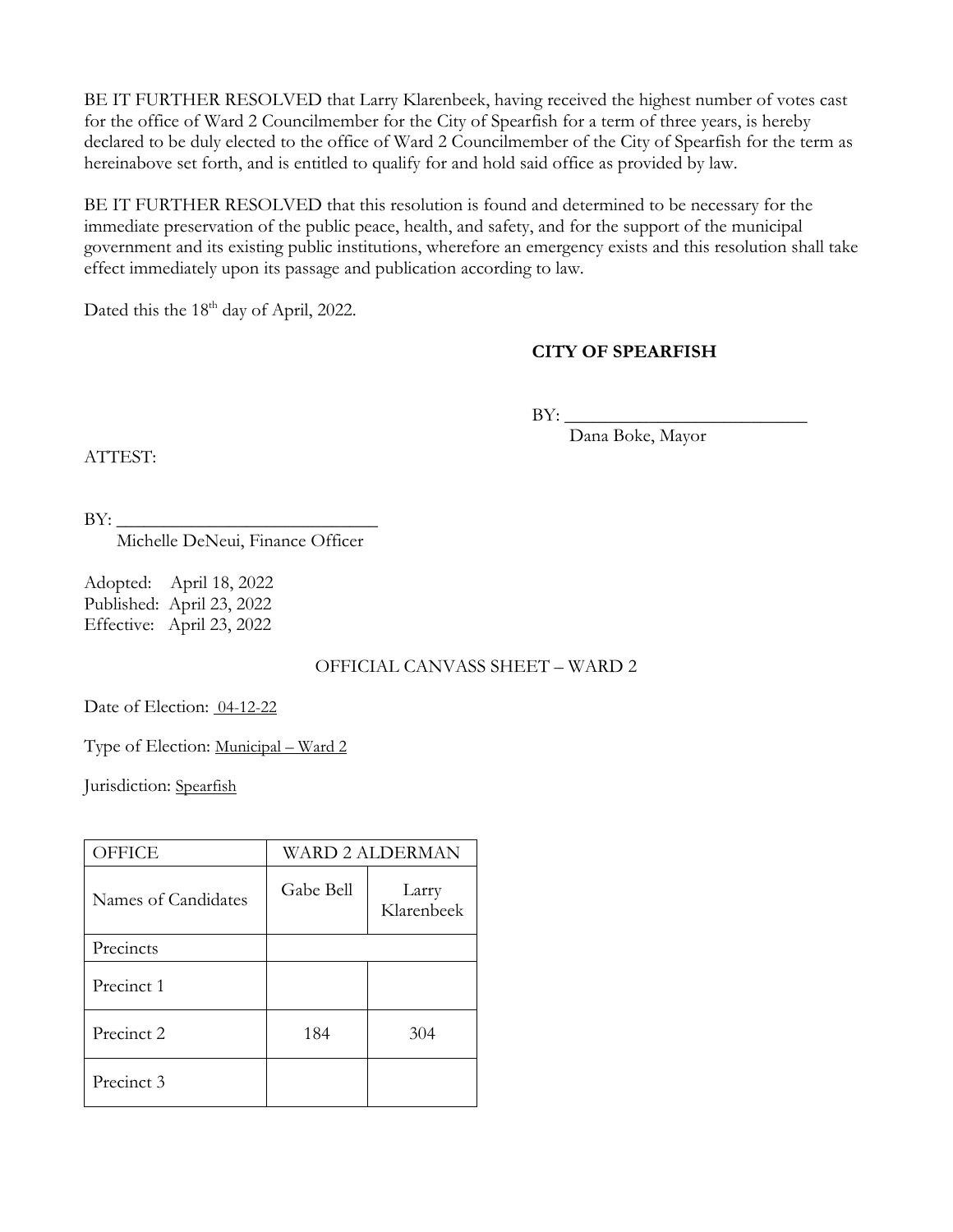| Totals | 184 | 304 |
|--------|-----|-----|
|--------|-----|-----|

STATE OF SOUTH DAKOTA ) ) SS COUNTY OF LAWRENCE )

We, Dana Boke, Marty Clark, Scott Hourigan, Pam Jacobs, and Ana Rath appointed as the Board of Canvassers because of our positions on the governing board in the jurisdiction of the City of Spearfish for the Municipal Election held on the 12th day of April, 2022, hereby certify that the foregoing is a true abstract of the votes cast in the jurisdiction of the City of Spearfish at the election as shown by the returns certified to the person in charge of the election.

\_\_\_\_\_\_\_\_\_\_\_\_\_\_\_\_\_\_\_\_\_ \_\_\_\_\_\_\_\_\_\_\_\_\_\_\_\_\_\_\_\_\_\_ \_\_\_\_\_\_\_\_\_\_\_\_\_\_\_\_\_\_\_\_\_\_\_\_

Dana Boke Marty Clark Scott Hourigan

Pam Jacobs Ana Rath

\_\_\_\_\_\_\_\_\_\_\_\_\_\_\_\_\_\_\_\_\_ \_\_\_\_\_\_\_\_\_\_\_\_\_\_\_\_\_\_\_\_\_\_

Sworn to before me this 18<sup>th</sup> day of April, 2022.

 $\overline{\phantom{a}}$  , where  $\overline{\phantom{a}}$  , where  $\overline{\phantom{a}}$  , where  $\overline{\phantom{a}}$ Person in Charge of the Election

Clark moved, Jacobs seconded and with Rath Culver abstaining, all voted to approve the official canvass sheet-Ward 3 and Resolution 2022-15 as follows:

## RESOLUTION 2022-15

#### EMERGENCY RESOLUTION CANVASSING VOTE FOR THE MUNICIPAL ELECTION HELD APRIL 12, 2022 - WARD 3

WHEREAS there was held in the City of Spearfish, South Dakota, on Tuesday, the 12<sup>th</sup> of April, 2022, the Annual Municipal Election of the City of Spearfish, South Dakota, for the purpose of electing one Mayor and two Councilpersons of said City; and

 WHEREAS the results of the Annual Municipal Election for Ward 3 have been presented to the Common Council for purposes of canvassing the election returns and are:

|        | <b>Candidates</b> | Votes |
|--------|-------------------|-------|
| Ward 3 | Dustin Lee        | 132   |
|        | Brandon Earl      | 140   |
|        | Ana Rath Culver   | 290   |

 NOW, THEREFORE, BE IT RESOLVED by the City of Spearfish that the Official Canvass Sheet, attached hereto and incorporated herein by this reference, is approved by the Common Council in its capacity as the Board of Canvassers for the City of Spearfish.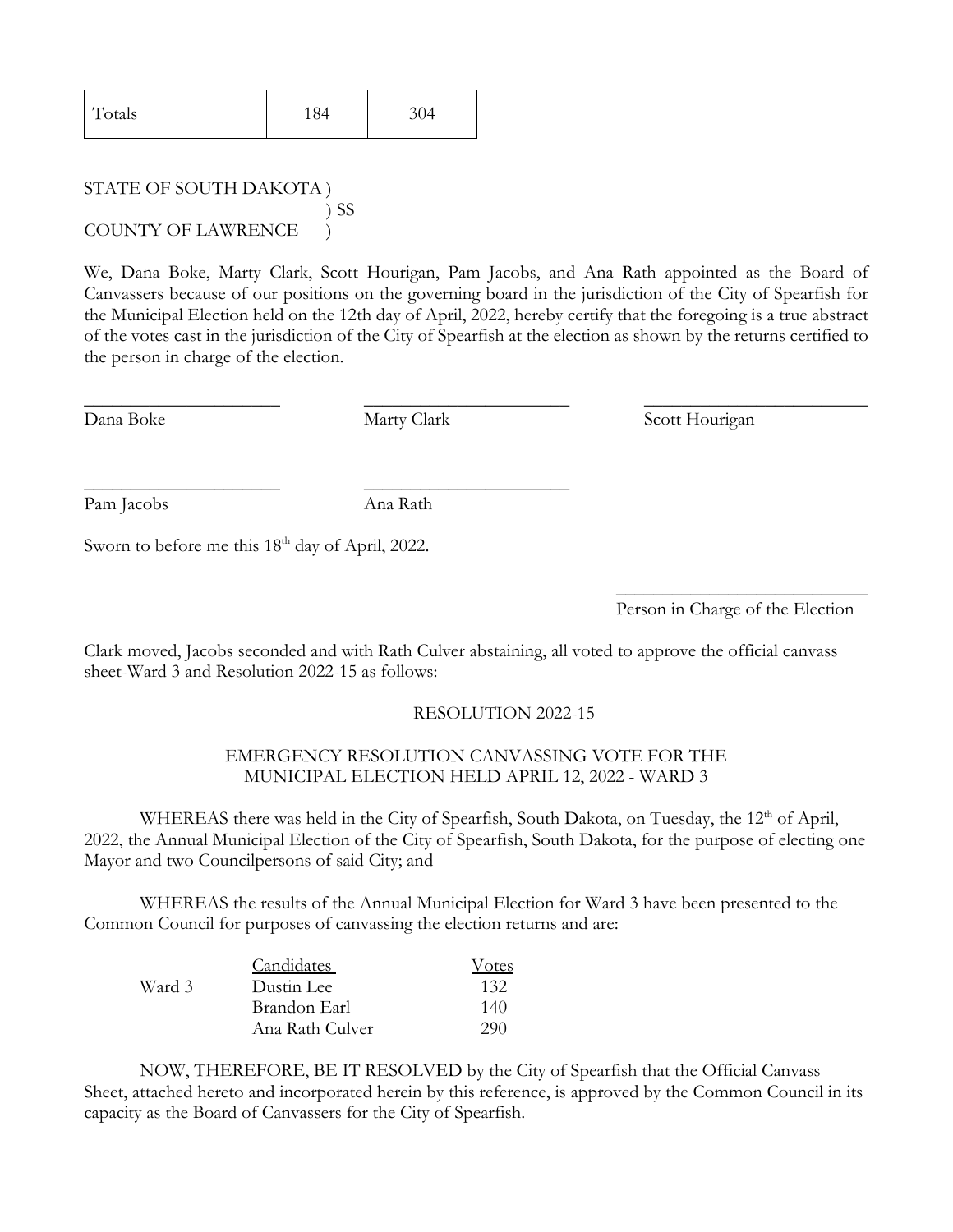BE IT FURTHER RESOLVED that Ana Rath Culver, having received the highest number of votes cast for the office of Ward 3 Councilmember for the City of Spearfish for a term of three years, is hereby declared to be duly elected to the office of Ward 3 Councilmember of the City of Spearfish for the term as hereinabove set forth, and is entitled to qualify for and hold said office as provided by law.

BE IT FURTHER RESOLVED that this resolution is found and determined to be necessary for the immediate preservation of the public peace, health, and safety, and for the support of the municipal government and its existing public institutions, wherefore an emergency exists and this resolution shall take effect immediately upon its passage and publication according to law.

Dated this the 18<sup>th</sup> day of April, 2022.

### **CITY OF SPEARFISH**

 $BY:$ 

Dana Boke, Mayor

 $BY:$ 

ATTEST:

Michelle DeNeui, Finance Officer

Adopted: April 18, 2022 Published: April 23, 2022 Effective: April 23, 2022

## OFFICIAL CANVASS SHEET – WARD 3

Date of Election: 04-12-22

Type of Election: Municipal – Ward 3

Jurisdiction: Spearfish

| <b>OFFICE</b>       | <b>WARD 3 ALDERMAN</b> |                 |                       |
|---------------------|------------------------|-----------------|-----------------------|
| Names of Candidates | Dustin Lee             | Brandon<br>Earl | Ana<br>Rath<br>Culver |
| Precincts           |                        |                 |                       |
| Precinct 1          |                        |                 |                       |
| Precinct 2          |                        |                 |                       |
| Precinct 3          | 132                    | 140             | 290                   |